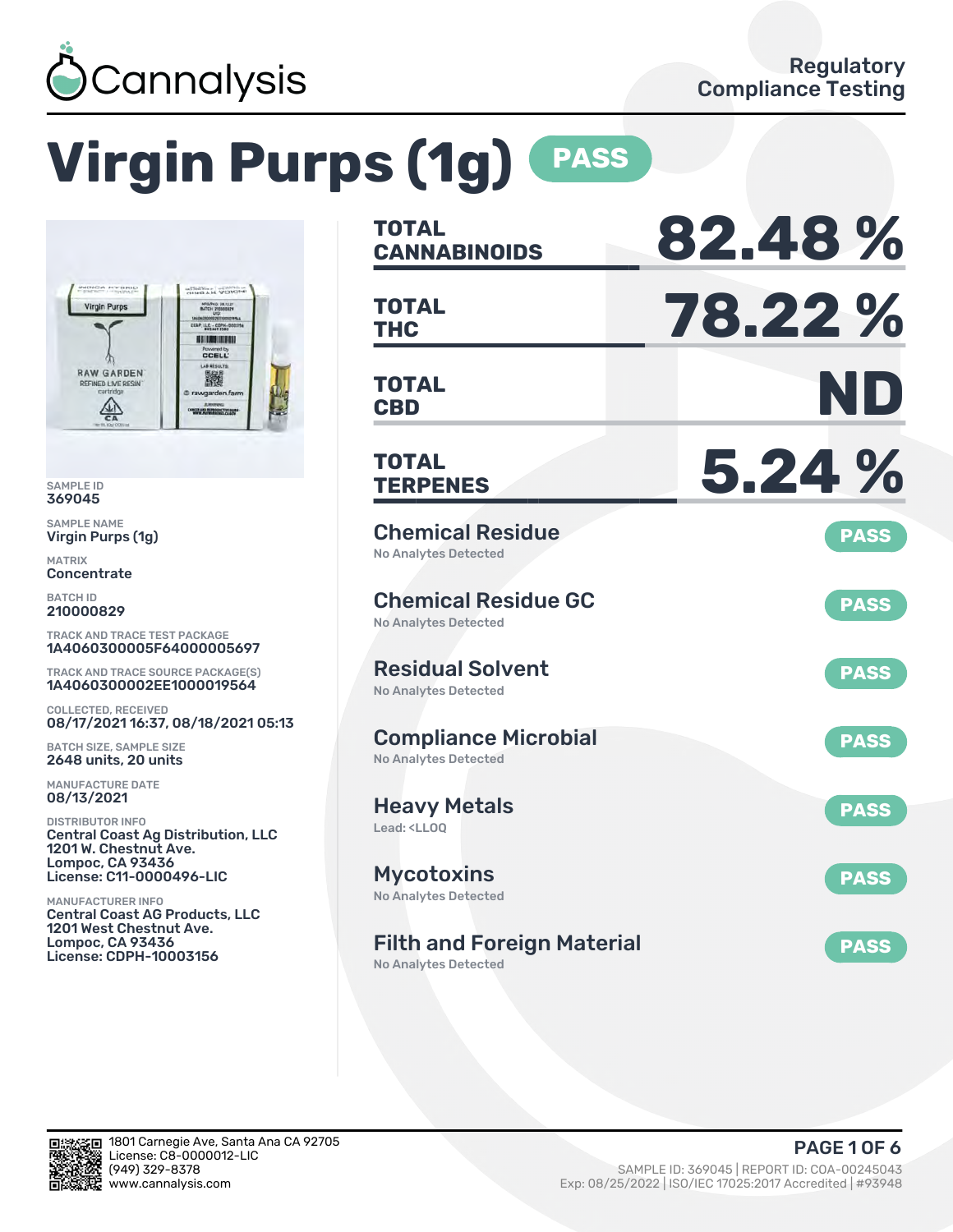

## CANNABINOID ANALYSIS

Total THC,CBD value(s) have been decarboxylated.

| TOTAL THC:          | 782.2 mg/g (78.22 %), 782.2 mg per package |
|---------------------|--------------------------------------------|
| TOTAL CBD:          | ND.                                        |
| TOTAL CANNABINOIDS: | 824.8 mg/g (82.48 %)                       |

UNIT OF MEASUREMENT: Milligrams per Gram(mg/g)

| <b>ANALYTE</b>         | <b>RESULT</b>                       | LOD    | <b>LLOO</b> | <b>ANALYTE</b>   | <b>RESULT</b> | <b>LOD</b> | LL <sub>00</sub> |
|------------------------|-------------------------------------|--------|-------------|------------------|---------------|------------|------------------|
| THCa                   | ND                                  | 0.5000 | 1.0000      | CBDa             | <b>ND</b>     | 0.5000     | 1.0000           |
| D9THC                  | 782.2 mg/g (78.22 %)                | 0.5000 | 1.0000      | CBD              | <b>ND</b>     | 0.5000     | 1.0000           |
| D8THC                  | ND                                  | 0.5000 | 1.0000      | CBD <sub>v</sub> | <b>ND</b>     | 0.5000     | 1.0000           |
| <b>CBN</b>             | <b>ND</b>                           | 0.5000 | 1.0000      | CBC              | <b>ND</b>     | 0.5000     | 1.0000           |
| <b>THC<sub>v</sub></b> | $5.015 \,\mathrm{mag/g}$ (0.5015 %) | 0.5000 | 1.0000      | CBGa             | <b>ND</b>     | 0.5000     | 1.0000           |
| CBG                    | 37.55 mg/g (3.755 %)                | 0.5000 | 1.0000      |                  |               |            |                  |
|                        |                                     |        |             |                  |               |            |                  |

#### ADDITIONAL INFORMATION

| Method:              | SOP-TECH-001 | Sample Prepped: 08/25/202109:43   | Sample Approved: 08/25/2021 17:19  |  |
|----------------------|--------------|-----------------------------------|------------------------------------|--|
| Instrument: UPLC-DAD |              | Sample Analyzed: 08/25/2021 11:18 | Prep-Analytical Batch: 32156-26234 |  |



## TERPENE ANALYSIS

TOTAL TERPENES: 52.48 mg/g (5.248 %)

| UNIT OF MEASUREMENT:    | Milligrams per Gram(mg/g)                          |        |             |
|-------------------------|----------------------------------------------------|--------|-------------|
| <b>ANALYTE</b>          | <b>RESULT</b>                                      | LOD    | <b>LLOC</b> |
| 3-Carene                | <b>ND</b>                                          | 1.000  | 2.50        |
| Alpha cedrene           | <b>ND</b>                                          | 1.000  | 2.50        |
| Alpha pinene            | 5.882 mg/g (0.5882 %)                              | 0.1000 | 1.000       |
| Alpha terpineol         | $0.9382$ mg/g $(0.0938%)$                          | 0.3260 | 0.65        |
| Beta myrcene            | 12.69 mg/g (1.269 %)                               | 0.5000 | 1.00(       |
| Borneol                 | <b>ND</b>                                          | 1.000  | 2.50(       |
| Camphor                 | <b>ND</b>                                          | 0.1000 | 0.50        |
| Cedrol                  | <b>ND</b>                                          | 0.5000 | 1.000       |
| Cis nerolidol           | <b>ND</b>                                          | 2.500  | 5.00        |
| Fenchol                 | 1.740 mg/g $(0.1740\%)$                            | 0.5000 | 1.000       |
| Gamma terpinene         | <b>ND</b>                                          | 0.1000 | 0.50        |
| Geranyl acetate         | <b>ND</b>                                          | 0.1000 | 0.50        |
| Isoborneol              | <b>ND</b>                                          | 0.5000 | 1.000       |
| Limonene                | 19.11 mg/g (1.911 %)                               | 0.5000 | 2.50        |
| Menthol                 | ND.                                                | 1.000  | 2.50(       |
| Ocimene 2               | <lloo< td=""><td>0.3450</td><td>1.725</td></lloo<> | 0.3450 | 1.725       |
| P-mentha-1,5-diene ND   |                                                    | 0.5000 | 1.00(       |
| Sabinene                | <b>ND</b>                                          | 0.5000 | 1.000       |
| Trans beta farnesene ND |                                                    | 2.500  | 5.00        |
| Trans nerolidol         | ND                                                 | 0.5000 | 2.50        |

| <b>ANALYTE</b>          | <b>RESULT</b>                                                                                                      | <b>LOD</b> | <b>LLOQ</b> | <b>ANALYTE</b>         | <b>RESULT</b>                                       | <b>LOD</b> | <b>LLOQ</b> |
|-------------------------|--------------------------------------------------------------------------------------------------------------------|------------|-------------|------------------------|-----------------------------------------------------|------------|-------------|
| 3-Carene                | <b>ND</b>                                                                                                          | 1.000      | 2.500       | Alpha bisabolol        | <ll0q< td=""><td>0.1000</td><td>0.5000</td></ll0q<> | 0.1000     | 0.5000      |
| Alpha cedrene           | <b>ND</b>                                                                                                          | 1.000      | 2.500       | Alpha humulene         | <lloq< td=""><td>0.5000</td><td>1.000</td></lloq<>  | 0.5000     | 1.000       |
| Alpha pinene            | 5.882 mg/g (0.5882 %)                                                                                              | 0.1000     | 1.000       | Alpha terpinene        | <b>ND</b>                                           | 0.5000     | 1.000       |
| Alpha terpineol         | 0.9382 mg/g $(0.0938\%)$                                                                                           | 0.3260     | 0.6520      | Beta caryophyllene     | 3.185 mg/g $(0.3185\%)$                             | 0.5000     | 1.000       |
| Beta myrcene            | 12.69 mg/g (1.269 %)                                                                                               | 0.5000     | 1.000       | Beta pinene            | 4.214 mg/g (0.4214 %)                               | 0.6070     | 1.214       |
| Borneol                 | <b>ND</b>                                                                                                          | 1.000      | 2.500       | Camphene               | <ll0q< td=""><td>0.5000</td><td>1.000</td></ll0q<>  | 0.5000     | 1.000       |
| Camphor                 | <b>ND</b>                                                                                                          | 0.1000     | 0.5000      | Caryophyllene oxide ND |                                                     | 0.5000     | 2.500       |
| Cedrol                  | <b>ND</b>                                                                                                          | 0.5000     | 1.000       | Cis geraniol           | <b>ND</b>                                           | 1.000      | 2.500       |
| Cis nerolidol           | <b>ND</b>                                                                                                          | 2.500      | 5.000       | Eucalyptol             | <b>ND</b>                                           | 0.1000     | 0.5000      |
| Fenchol                 | 1.740 mg/g $(0.1740 \%)$                                                                                           | 0.5000     | 1.000       | Fenchone               | <ll0q< td=""><td>0.1000</td><td>0.5000</td></ll0q<> | 0.1000     | 0.5000      |
| Gamma terpinene         | <b>ND</b>                                                                                                          | 0.1000     | 0.5000      | Gamma terpineol        | <b>ND</b>                                           | 0.2090     | 0.5230      |
| Geranyl acetate         | ND.                                                                                                                | 0.1000     | 0.5000      | Guaiol                 | <b>ND</b>                                           | 2.500      | 5.000       |
| Isoborneol              | <b>ND</b>                                                                                                          | 0.5000     | 1.000       | Isopulegol             | <b>ND</b>                                           | 2.500      | 5.000       |
| Limonene                | 19.11 mg/g (1.911 %)                                                                                               | 0.5000     | 2.500       | Linalool               | 3.064 mg/g $(0.3064\%)$                             | 0.5000     | 1.000       |
| Menthol                 | <b>ND</b>                                                                                                          | 1.000      | 2.500       | Ocimene 1              | <b>ND</b>                                           | 0.1550     | 0.3100      |
| Ocimene 2               | <ll0q< td=""><td>0.3450</td><td>1.725</td><td>P-cymene</td><td><b>ND</b></td><td>0.5230</td><td>1.045</td></ll0q<> | 0.3450     | 1.725       | P-cymene               | <b>ND</b>                                           | 0.5230     | 1.045       |
| P-mentha-1,5-diene ND   |                                                                                                                    | 0.5000     | 1.000       | Pulegone               | <b>ND</b>                                           | 0.1000     | 0.5000      |
| Sabinene                | <b>ND</b>                                                                                                          | 0.5000     | 1.000       | Terpinolene            | 1.658 mg/g $(0.1658\%)$                             | 0.1000     | 0.5000      |
| Trans beta farnesene ND |                                                                                                                    | 2.500      | 5.000       | Trans geraniol         | <b>ND</b>                                           | 0.5000     | 2.500       |
| Trans nerolidol         | <b>ND</b>                                                                                                          | 0.5000     | 2.500       | Valencene              | <b>ND</b>                                           | 0.5000     | 1.000       |
|                         |                                                                                                                    |            |             |                        |                                                     |            |             |

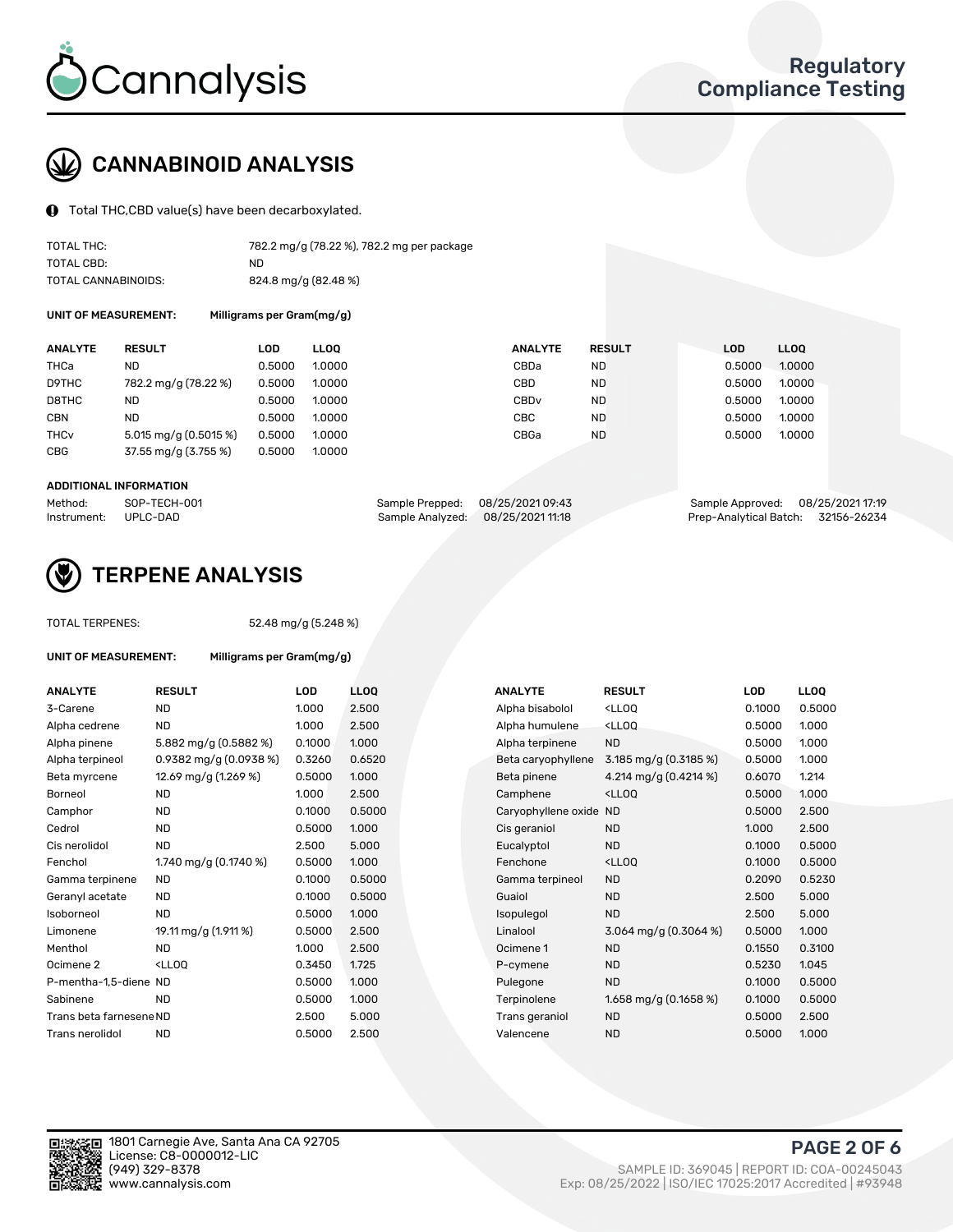

## Regulatory Compliance Testing

#### ADDITIONAL INFORMATION

Method: SOP-TECH-027 Sample Prepped: 08/18/2021 14:12 Sample Approved: 08/19/2021 14:24 Prep-Analytical Batch: 31979-26064



CHEMICAL RESIDUE ANALYSIS PASS

UNIT OF MEASUREMENT: Micrograms per Gram(ug/g)

| <b>ANALYTE</b>    | <b>RESULT</b> | LOD    | LL <sub>OO</sub> | <b>ACTION LEVEL</b> |      | <b>ANALYTE</b>      | <b>RESULT</b> | LOD    | <b>LLOQ</b> | <b>ACTION LEVEL</b> |      |
|-------------------|---------------|--------|------------------|---------------------|------|---------------------|---------------|--------|-------------|---------------------|------|
| Abamectin         | <b>ND</b>     | 0.0200 | 0.0400           | 0.1000              | Pass | Acephate            | <b>ND</b>     | 0.0200 | 0.0400      | 0.1000              | Pass |
| Acequinocyl       | <b>ND</b>     | 0.0200 | 0.0400           | 0.1000              | Pass | Acetamiprid         | <b>ND</b>     | 0.0200 | 0.0400      | 0.1000              | Pass |
| Aldicarb          | <b>ND</b>     | 0.0200 | 0.0400           | 0.0                 | Pass | Azoxystrobin        | <b>ND</b>     | 0.0200 | 0.0400      | 0.1000              | Pass |
| Bifenazate        | <b>ND</b>     | 0.0200 | 0.0400           | 0.1000              | Pass | <b>Bifenthrin</b>   | <b>ND</b>     | 0.0200 | 0.0400      | 3.000               | Pass |
| <b>Boscalid</b>   | <b>ND</b>     | 0.0200 | 0.0400           | 0.1000              | Pass | Carbaryl            | <b>ND</b>     | 0.0200 | 0.0400      | 0.5000              | Pass |
| Carbofuran        | <b>ND</b>     | 0.0200 | 0.0400           | 0.0                 | Pass | Chlorantraniliprole | <b>ND</b>     | 0.0200 | 0.0400      | 10.00               | Pass |
| Clofentezine      | <b>ND</b>     | 0.0200 | 0.0400           | 0.1000              | Pass | Coumaphos           | <b>ND</b>     | 0.0200 | 0.0400      | 0.0                 | Pass |
| Cyfluthrin        | <b>ND</b>     | 0.4000 | 1.000            | 2.000               | Pass | Cypermethrin        | <b>ND</b>     | 0.4000 | 1.000       | 1.000               | Pass |
| Daminozide        | <b>ND</b>     | 0.0200 | 0.0400           | 0.0                 | Pass | Diazinon            | <b>ND</b>     | 0.0200 | 0.0400      | 0.1000              | Pass |
| <b>Dichlorvos</b> | <b>ND</b>     | 0.0200 | 0.0400           | 0.0                 | Pass | Dimethoate          | <b>ND</b>     | 0.0200 | 0.0400      | 0.0                 | Pass |
| Dimethomorph      | <b>ND</b>     | 0.0200 | 0.0400           | 2.000               | Pass | Ethoprophos         | <b>ND</b>     | 0.0200 | 0.0400      | 0.0                 | Pass |
| Etofenprox        | <b>ND</b>     | 0.0200 | 0.0400           | 0.0                 | Pass | Etoxazole           | <b>ND</b>     | 0.0200 | 0.0400      | 0.1000              | Pass |
| Fenhexamid        | <b>ND</b>     | 0.0200 | 0.0400           | 0.1000              | Pass | Fenoxycarb          | <b>ND</b>     | 0.0200 | 0.0400      | 0.0                 | Pass |
| Fenpyroximate     | <b>ND</b>     | 0.0200 | 0.0400           | 0.1000              | Pass | Fipronil            | <b>ND</b>     | 0.0400 | 0.1000      | 0.0                 | Pass |
| Flonicamid        | <b>ND</b>     | 0.0200 | 0.0400           | 0.1000              | Pass | Fludioxonil         | <b>ND</b>     | 0.0200 | 0.0400      | 0.1000              | Pass |
| Hexythiazox       | <b>ND</b>     | 0.0200 | 0.0400           | 0.1000              | Pass | Imazalil            | <b>ND</b>     | 0.0200 | 0.0400      | 0.0                 | Pass |
| Imidacloprid      | <b>ND</b>     | 0.0200 | 0.0400           | 5.000               | Pass | Kresoxim methyl     | <b>ND</b>     | 0.0200 | 0.0400      | 0.1000              | Pass |
| Malathion         | <b>ND</b>     | 0.0200 | 0.0400           | 0.5000              | Pass | Metalaxyl           | <b>ND</b>     | 0.0200 | 0.0400      | 2.000               | Pass |
| Methiocarb        | <b>ND</b>     | 0.0200 | 0.0400           | 0.0                 | Pass | Methomyl            | <b>ND</b>     | 0.0200 | 0.0400      | 1.000               | Pass |
| Mevinphos         | <b>ND</b>     | 0.0200 | 0.0400           | 0.0                 | Pass | Myclobutanil        | <b>ND</b>     | 0.0200 | 0.0400      | 0.1000              | Pass |
| Naled             | <b>ND</b>     | 0.0200 | 0.0400           | 0.1000              | Pass | Oxamyl              | <b>ND</b>     | 0.0200 | 0.0400      | 0.5000              | Pass |
| Paclobutrazol     | <b>ND</b>     | 0.0200 | 0.0400           | 0.0                 | Pass | Permethrins         | <b>ND</b>     | 0.0400 | 0.1000      | 0.5000              | Pass |
| Phosmet           | <b>ND</b>     | 0.0200 | 0.0400           | 0.1000              | Pass | Piperonyl butoxide  | <b>ND</b>     | 0.0200 | 0.0400      | 3.000               | Pass |
| Prallethrin       | <b>ND</b>     | 0.0200 | 0.0400           | 0.1000              | Pass | Propiconazole       | <b>ND</b>     | 0.0200 | 0.0400      | 0.1000              | Pass |
| Propoxur          | <b>ND</b>     | 0.0200 | 0.0400           | 0.0                 | Pass | Pyrethrins          | <b>ND</b>     | 0.0200 | 0.0400      | 0.5000              | Pass |
| Pyridaben         | <b>ND</b>     | 0.0200 | 0.0400           | 0.1000              | Pass | Spinetoram          | <b>ND</b>     | 0.0200 | 0.0400      | 0.1000              | Pass |
| Spinosad          | <b>ND</b>     | 0.0300 | 0.0700           | 0.1000              | Pass | Spiromesifen        | <b>ND</b>     | 0.0200 | 0.0400      | 0.1000              | Pass |
| Spirotetramat     | <b>ND</b>     | 0.0200 | 0.0400           | 0.1000              | Pass | Spiroxamine         | <b>ND</b>     | 0.0200 | 0.0400      | 0.0                 | Pass |
| Tebuconazole      | <b>ND</b>     | 0.0200 | 0.0400           | 0.1000              | Pass | Thiacloprid         | <b>ND</b>     | 0.0200 | 0.0400      | 0.0                 | Pass |
| Thiamethoxam      | <b>ND</b>     | 0.0200 | 0.0400           | 5.000               | Pass | Trifloxystrobin     | <b>ND</b>     | 0.0200 | 0.0400      | 0.1000              | Pass |
|                   |               |        |                  |                     |      |                     |               |        |             |                     |      |

#### ADDITIONAL INFORMATION

Method: SOP-TECH-002 Sample Prepped: 08/18/2021 15:07 Sample Approved: 08/19/2021 10:10<br>Instrument: LC-MS/MS Sample Analyzed: 08/18/2021 16:18 Prep-Analytical Batch: 31981-26071 Prep-Analytical Batch: 31981-26071

PAGE 3 OF 6

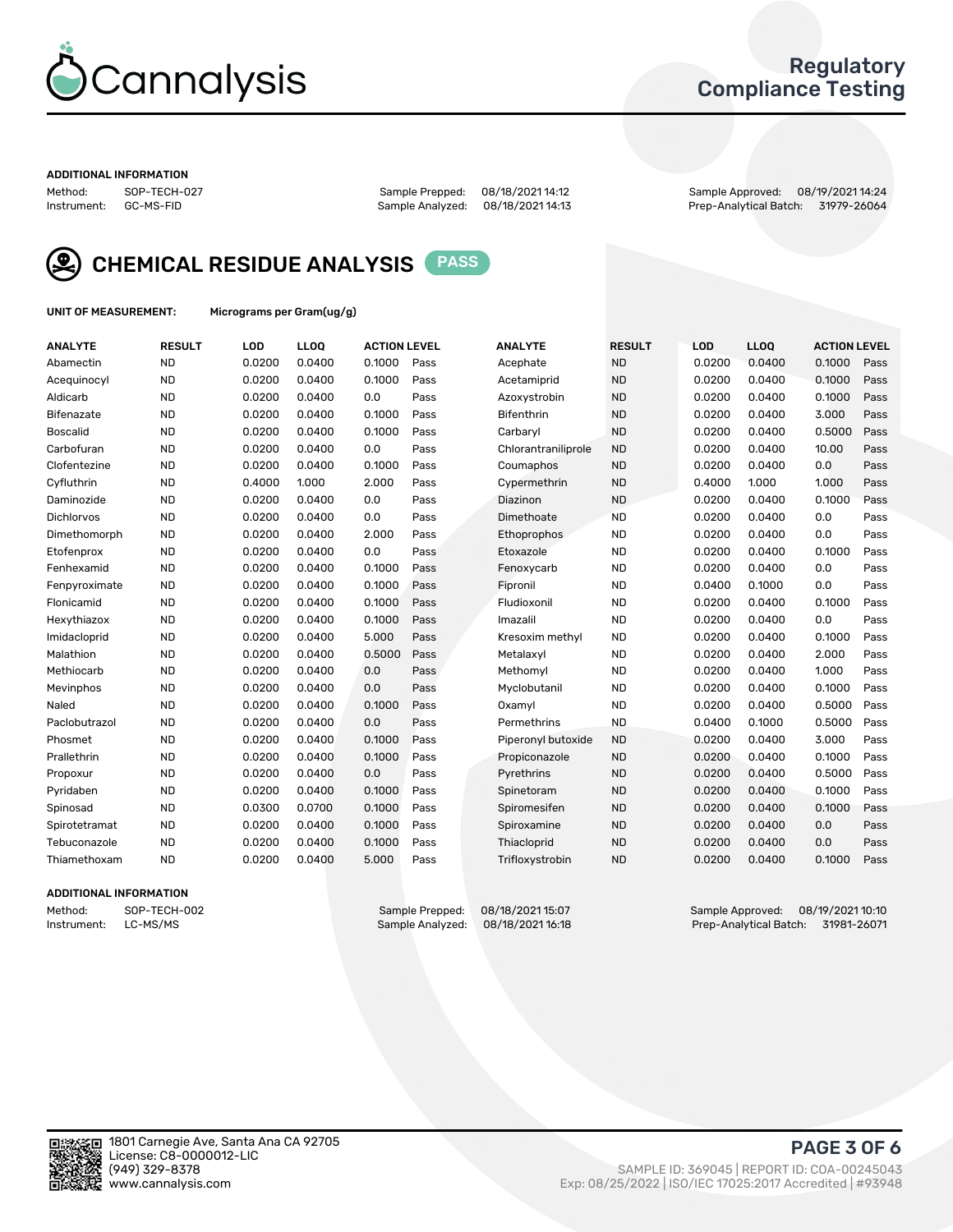

## CHEMICAL RESIDUE GC ANALYSIS PASS

licrograms per Gram(ug/g)

| <b>ANALYTE</b>         | <b>RESULT</b> | LOD    | <b>LLOO</b> | <b>ACTION LEVEL</b> |                  | <b>ANALYTE</b>   | <b>RESULT</b> | LOD              | <b>LLOO</b>            | <b>ACTION LEVEL</b> |      |
|------------------------|---------------|--------|-------------|---------------------|------------------|------------------|---------------|------------------|------------------------|---------------------|------|
| Captan                 | <b>ND</b>     | 0.1000 | 0.2000      | 0.7000              | Pass             | Chlordane        | <b>ND</b>     | 0.0109           | 0.0136                 | 0.0                 | Pass |
| Methyl parathion       | <b>ND</b>     | 0.0400 | 0.1000      | 0.0                 | Pass             | <b>PCNB</b>      | <b>ND</b>     | 0.0200           | 0.0400                 | 0.1000              | Pass |
| Chlorfenapyr           | ND            | 0.0800 | 0.1000      | 0.0                 | Pass             | Chlorpyrifos     | <b>ND</b>     | 0.0800           | 0.1000                 | 0.0                 | Pass |
|                        |               |        |             |                     |                  |                  |               |                  |                        |                     |      |
| ADDITIONAL INFORMATION |               |        |             |                     |                  |                  |               |                  |                        |                     |      |
| Method:                | SOP-TECH-010  |        |             |                     | Sample Prepped:  | 08/18/2021 15:08 |               | Sample Approved: |                        | 08/19/2021 08:47    |      |
| Instrument:            | GC-MS/MS      |        |             |                     | Sample Analyzed: | 08/18/2021 16:19 |               |                  | Prep-Analytical Batch: | 31982-26072         |      |

## RESIDUAL SOLVENT ANALYSIS PASS

UNIT OF MEASUREMENT: Micrograms per Gram(ug/g)

| <b>ANALYTE</b>    | <b>RESULT</b> | LOD    | <b>LLOO</b> | <b>ACTION LEVEL</b> |      | <b>ANALYTE</b>           | <b>RESULT</b> | LOD    | <b>LLOO</b> | <b>ACTION LEVEL</b> |      |
|-------------------|---------------|--------|-------------|---------------------|------|--------------------------|---------------|--------|-------------|---------------------|------|
| Acetone           | <b>ND</b>     | 50.00  | 100.0       | 5000                | Pass | Acetonitrile             | <b>ND</b>     | 50.00  | 100.0       | 410.0               | Pass |
| Benzene           | <b>ND</b>     | 0.5000 | 1.000       | 1.000               | Pass | <b>Butane</b>            | <b>ND</b>     | 50.00  | 100.0       | 5000                | Pass |
| Chloroform        | <b>ND</b>     | 0.5000 | 1.000       | 1.000               | Pass | Ethanol                  | <b>ND</b>     | 50.00  | 100.0       | 5000                | Pass |
| Ethyl Acetate     | <b>ND</b>     | 50.00  | 100.0       | 5000                | Pass | <b>Ethyl Ether</b>       | <b>ND</b>     | 50.00  | 100.0       | 5000                | Pass |
| Ethylene oxide    | <b>ND</b>     | 0.5000 | 1.000       | 1.000               | Pass | Heptane                  | <b>ND</b>     | 50.00  | 100.0       | 5000                | Pass |
| Hexane            | <b>ND</b>     | 50.00  | 100.0       | 290.0               | Pass | <b>Isopropyl Alcohol</b> | <b>ND</b>     | 50.00  | 100.0       | 5000                | Pass |
| Methanol          | <b>ND</b>     | 50.00  | 100.0       | 3000                | Pass | Methylene chloride       | <b>ND</b>     | 0.5000 | 1.000       | 1.000               | Pass |
| Pentane           | <b>ND</b>     | 50.00  | 100.0       | 5000                | Pass | Propane                  | <b>ND</b>     | 50.00  | 200.0       | 5000                | Pass |
| Toluene           | <b>ND</b>     | 50.00  | 100.0       | 890.0               | Pass | Xvlenes                  | <b>ND</b>     | 50.08  | 100.0       | 2170                | Pass |
| Trichloroethylene | <b>ND</b>     | 0.5000 | 1.000       | 1.000               | Pass | 1.2-Dichloroethane       | <b>ND</b>     | 0.5000 | 1.000       | 1.000               | Pass |

#### ADDITIONAL INFORMATION

Method: SOP-TECH-021 Sample Prepped: 08/18/2021 17:16 Sample Approved: 08/19/2021 12:44<br>Instrument: HS-GC-MS/FID Sample Analyzed: 08/18/2021 17:17 Prep-Analytical Batch: 31987-26075 Prep-Analytical Batch: 31987-26075



UNIT OF MEASUREMENT: Cycle Threshold (Ct)

| <b>ANALYTE</b> | <b>RESULT</b>                 | LOD   | <b>LLOO</b> |     | <b>ACTION LEVEL</b> | <b>ANALYTE</b>   | <b>RESULT</b> | <b>LOD</b> | <b>LLOO</b>            |                  | <b>ACTION LEVEL</b> |
|----------------|-------------------------------|-------|-------------|-----|---------------------|------------------|---------------|------------|------------------------|------------------|---------------------|
| A.fumigatus    | <b>ND</b>                     | 33.00 | 0.0         | 0.0 | Pass                | A. flavus        | <b>ND</b>     | 33.00      | 0.0                    | 0.0              | Pass                |
| A. niger       | <b>ND</b>                     | 33.00 | 0.0         | 0.0 | Pass                | A. terreus       | <b>ND</b>     | 33.00      | 0.0                    | 0.0              | Pass                |
| <b>STEC</b>    | <b>ND</b>                     | 33.00 | 0.0         | 0.0 | Pass                | Salmonella spp   | <b>ND</b>     | 33.00      | 0.0                    | 0.0              | Pass                |
|                | <b>ADDITIONAL INFORMATION</b> |       |             |     |                     |                  |               |            |                        |                  |                     |
| Method:        | SOP-TECH-016, SOP-TECH-022    |       |             |     | Sample Prepped:     | 08/19/2021 15:10 |               |            | Sample Approved:       | 08/19/2021 18:54 |                     |
| Instrument:    | aPCR                          |       |             |     | Sample Analyzed:    | 08/19/2021 15:12 |               |            | Prep-Analytical Batch: |                  | 31994-26105         |

PAGE 4 OF 6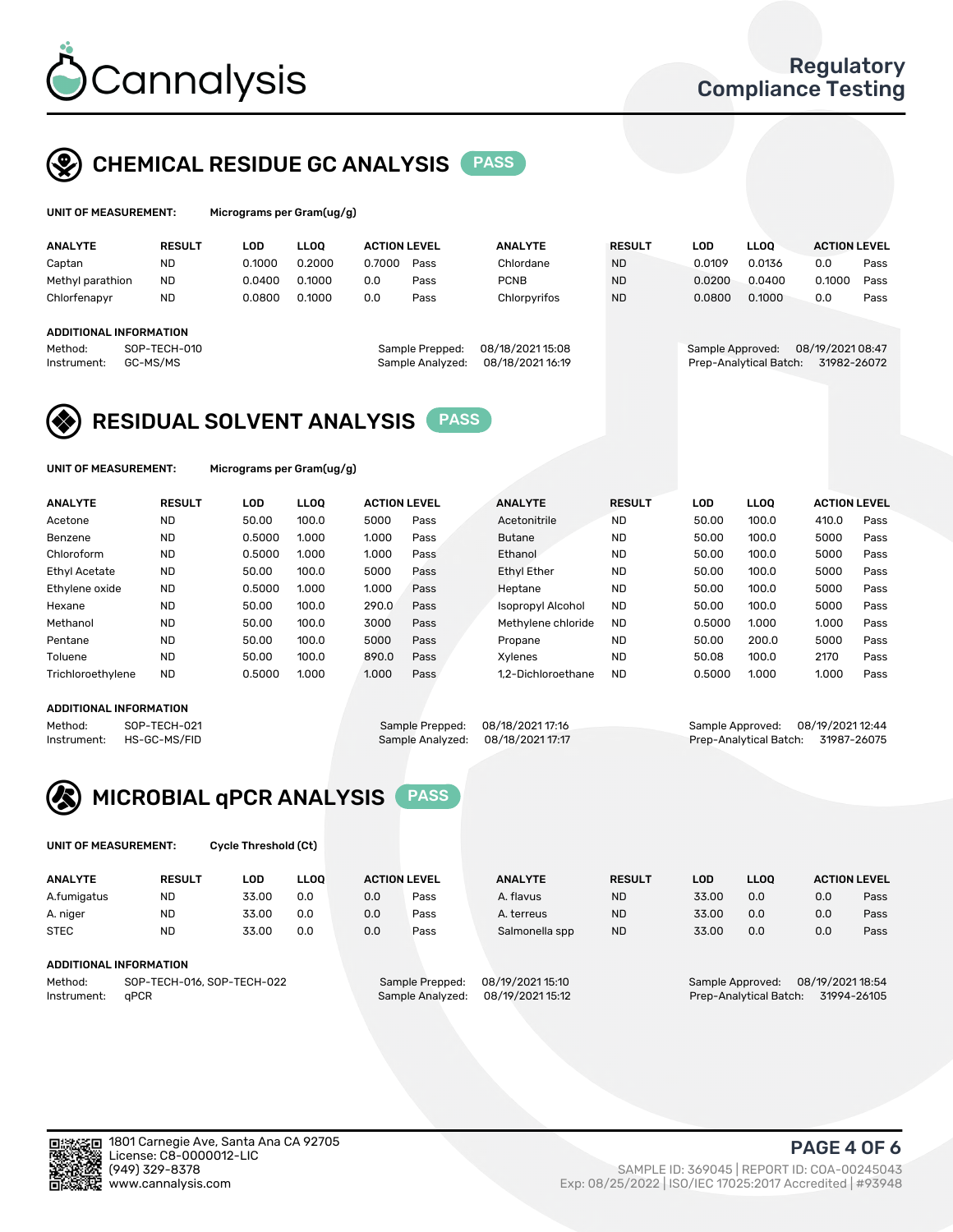



| UNIT OF MEASUREMENT:                                              |               | Micrograms per Gram(ug/g)      |             |                     |                                     |                                      |               |                  |                        |                                 |      |
|-------------------------------------------------------------------|---------------|--------------------------------|-------------|---------------------|-------------------------------------|--------------------------------------|---------------|------------------|------------------------|---------------------------------|------|
| <b>ANALYTE</b>                                                    | <b>RESULT</b> | <b>LOD</b>                     | <b>LLOO</b> | <b>ACTION LEVEL</b> |                                     | <b>ANALYTE</b>                       | <b>RESULT</b> | <b>LOD</b>       | <b>LLOQ</b>            | <b>ACTION LEVEL</b>             |      |
| Arsenic                                                           | <b>ND</b>     | 0.0120                         | 0.1000      | 0.2000              | Pass                                | Cadmium                              | <b>ND</b>     | 0.0072           | 0.0500                 | 0.2000                          | Pass |
| Lead                                                              | $<$ LLOO      | 0.0068                         | 0.0500      | 0.5000              | Pass                                | Mercury                              | <b>ND</b>     | 0.0060           | 0.0500                 | 0.1000                          | Pass |
| <b>ADDITIONAL INFORMATION</b><br>Method:<br>ICP-MS<br>Instrument: | SOP-TECH-013  | <b>MYCOTOXINS ANALYSIS</b>     |             | <b>PASS</b>         | Sample Prepped:<br>Sample Analyzed: | 08/18/2021 12:37<br>08/18/2021 15:07 |               | Sample Approved: | Prep-Analytical Batch: | 08/18/2021 21:22<br>31976-26069 |      |
| UNIT OF MEASUREMENT:                                              |               | Micrograms per Kilogram(ug/kg) |             |                     |                                     |                                      |               |                  |                        |                                 |      |
| <b>ANALYTE</b>                                                    | <b>RESULT</b> | <b>LOD</b>                     | <b>LLOO</b> | <b>ACTION LEVEL</b> |                                     | <b>ANALYTE</b>                       | <b>RESULT</b> | LOD              | <b>LLOO</b>            | <b>ACTION LEVEL</b>             |      |
| Aflatoxin B1                                                      | <b>ND</b>     | 1.000                          | 2.000       |                     | N/A                                 | Aflatoxin B2                         | <b>ND</b>     | 2.000            | 5.000                  |                                 | N/A  |
| Aflatoxin G1                                                      | <b>ND</b>     | 2.000                          | 5.000       |                     | N/A                                 | Aflatoxin G2                         | <b>ND</b>     | 2.000            | 5.000                  |                                 | N/A  |
| Total Aflatoxins                                                  | <b>ND</b>     | 10.00                          | 14.00       | 20.00               | Pass                                | Ochratoxin A                         | <b>ND</b>     | 1.000            | 2.000                  | 20.00                           | Pass |

#### ADDITIONAL INFORMATION

Method: SOP-TECH-020 Sample Prepped: 08/18/2021 17:17 Sample Approved: 08/19/2021 10:16 Instrument: LC-MS/MS Sample Analyzed: 08/18/2021 17:19 Prep-Analytical Batch: 31984-26076

# FILTH & FOREIGN MATERIAL ANALYSIS PASS

UNIT OF MEASUREMENT: Filth and Foreign Matter (%, #/3g)

| <b>ANALYTE</b>                                              | <b>RESULT</b> | LOD. | <b>LLOO</b> | <b>ACTION LEVEL</b>                                                         |      | <b>ANALYTE</b> | <b>RESULT</b> | LOD                                                                           | <b>LLOO</b> | <b>ACTION LEVEL</b> |      |
|-------------------------------------------------------------|---------------|------|-------------|-----------------------------------------------------------------------------|------|----------------|---------------|-------------------------------------------------------------------------------|-------------|---------------------|------|
| IF RH ME                                                    | <b>ND</b>     | 0.0  | 0.0         | 1.000                                                                       | Pass | <b>IFM</b>     | <b>ND</b>     | 0.0                                                                           | 0.0         | 25.00               | Pass |
| Mold                                                        | <b>ND</b>     | 0.0  | 0.0         | 25.00                                                                       | Pass | <b>SSCD</b>    | <b>ND</b>     | 0.0                                                                           | 0.0         | 25.00               | Pass |
| ADDITIONAL INFORMATION                                      |               |      |             |                                                                             |      |                |               |                                                                               |             |                     |      |
| Method:<br>SOP-TECH-009<br>Instrument:<br>Visual Inspection |               |      |             | 08/18/2021 14:52<br>Sample Prepped:<br>08/18/2021 14:57<br>Sample Analyzed: |      |                |               | 08/18/2021 15:02<br>Sample Approved:<br>31985-26068<br>Prep-Analytical Batch: |             |                     |      |